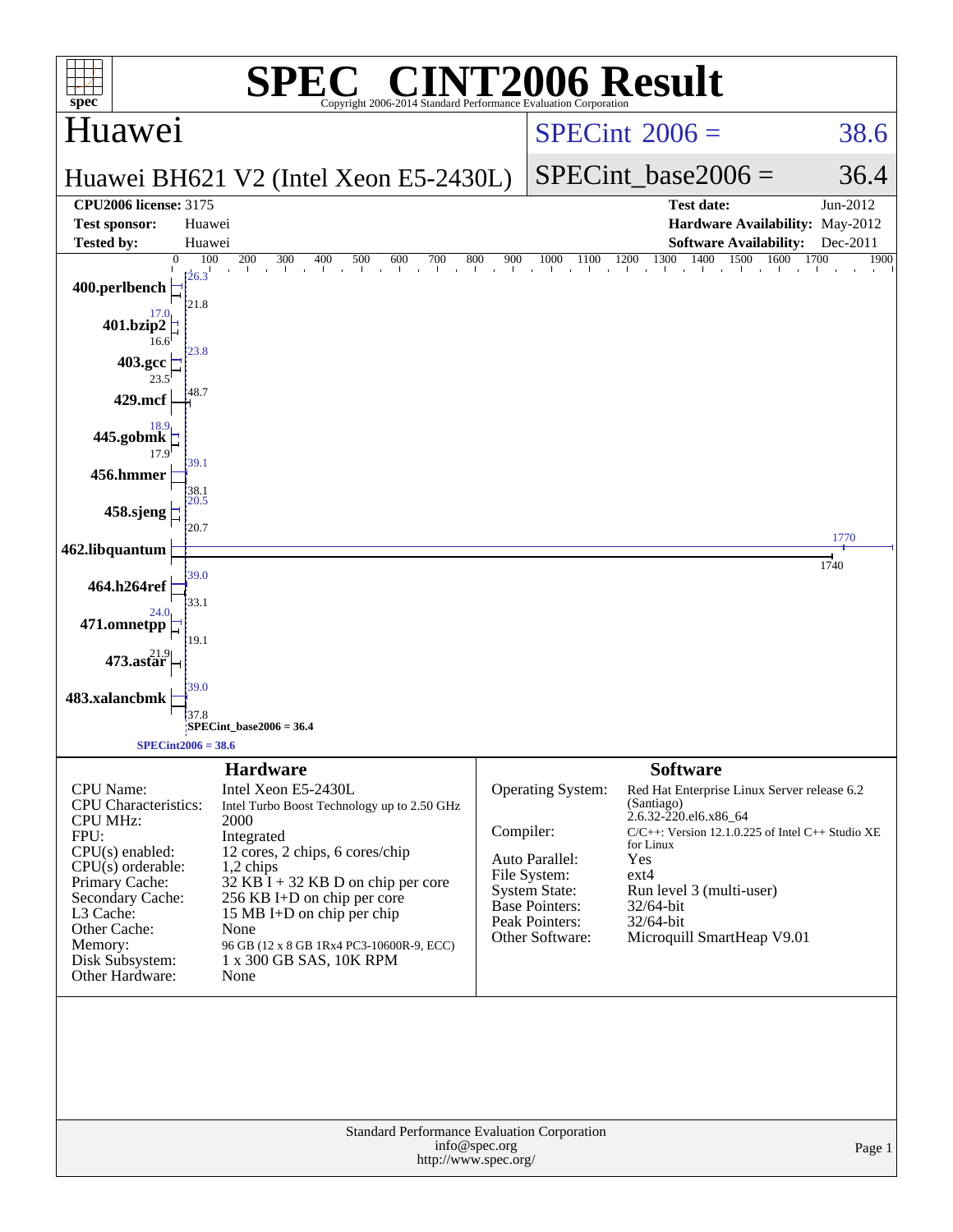

### Huawei

## $SPECint2006 = 38.6$  $SPECint2006 = 38.6$

Huawei BH621 V2 (Intel Xeon E5-2430L)

SPECint base2006 =  $36.4$ 

### **[CPU2006 license:](http://www.spec.org/auto/cpu2006/Docs/result-fields.html#CPU2006license)** 3175 **[Test date:](http://www.spec.org/auto/cpu2006/Docs/result-fields.html#Testdate)** Jun-2012

**[Test sponsor:](http://www.spec.org/auto/cpu2006/Docs/result-fields.html#Testsponsor)** Huawei **[Hardware Availability:](http://www.spec.org/auto/cpu2006/Docs/result-fields.html#HardwareAvailability)** May-2012 **[Tested by:](http://www.spec.org/auto/cpu2006/Docs/result-fields.html#Testedby)** Huawei **[Software Availability:](http://www.spec.org/auto/cpu2006/Docs/result-fields.html#SoftwareAvailability)** Dec-2011

### **[Results Table](http://www.spec.org/auto/cpu2006/Docs/result-fields.html#ResultsTable)**

|                    | <b>Base</b>                                                   |       |                |             |                |       | <b>Peak</b>                               |              |                |              |                |              |
|--------------------|---------------------------------------------------------------|-------|----------------|-------------|----------------|-------|-------------------------------------------|--------------|----------------|--------------|----------------|--------------|
| <b>Benchmark</b>   | <b>Seconds</b>                                                | Ratio | <b>Seconds</b> | Ratio       | <b>Seconds</b> | Ratio | <b>Seconds</b>                            | <b>Ratio</b> | <b>Seconds</b> | <b>Ratio</b> | <b>Seconds</b> | <b>Ratio</b> |
| 400.perlbench      | 448                                                           | 21.8  | 448            | 21.8        | 448            | 21.8  | 372                                       | 26.3         | 372            | 26.3         | 372            | 26.2         |
| 401.bzip2          | 581                                                           | 16.6  | 581            | 16.6        | 582            | 16.6  | 569                                       | 16.9         | 569            | <b>17.0</b>  | 569            | 17.0         |
| $403.\mathrm{gcc}$ | 343                                                           | 23.5  | 342            | 23.5        | 342            | 23.5  | 338                                       | 23.8         | 339            | 23.8         | 339            | 23.8         |
| $429$ mcf          | 187                                                           | 48.7  | 188            | 48.4        | 187            | 48.7  | 187                                       | 48.7         | 188            | 48.4         | 187            | 48.7         |
| $445$ .gobmk       | 587                                                           | 17.9  | 585            | 17.9        | 587            | 17.9  | 555                                       | 18.9         | 555            | 18.9         | 555            | <u>18.9</u>  |
| $456.$ hmmer       | 245                                                           | 38.1  | 246            | 37.9        | 245            | 38.1  | 238                                       | 39.1         | 239            | 39.1         | 238            | 39.1         |
| $458$ .sjeng       | 584                                                           | 20.7  | 584            | 20.7        | 585            | 20.7  | 591                                       | 20.5         | 591            | 20.5         | 591            | 20.5         |
| 462.libquantum     | 11.9                                                          | 1740  | 11.9           | 1740        | 11.9           | 1740  | 11.7                                      | 1770         | 11.7           | 1770         | 10.9           | 1900         |
| 464.h264ref        | 665                                                           | 33.3  | 668            | 33.1        | 670            | 33.0  | 558                                       | 39.6         | 571            | 38.8         | 568            | <u>39.0</u>  |
| 471.omnetpp        | 328                                                           | 19.0  | 328            | <u>19.1</u> | 327            | 19.1  | <b>260</b>                                | 24.0         | 261            | 24.0         | 260            | 24.0         |
| 473.astar          | 320                                                           | 21.9  | 323            | 21.7        | 320            | 21.9  | 320                                       | <u>21.9</u>  | 323            | 21.7         | 320            | 21.9         |
| 483.xalancbmk      | 182                                                           | 37.8  | 182            | 37.8        | 186            | 37.1  | 177                                       | 39.0         | 177            | 39.0         | 177            | 39.0         |
|                    | Described and can be the condentry ordered theory occurs more |       |                |             |                |       | Dald and authority of the traditional and |              | مدماثات ماميد  |              |                |              |

Results appear in the [order in which they were run.](http://www.spec.org/auto/cpu2006/Docs/result-fields.html#RunOrder) Bold underlined text [indicates a median measurement.](http://www.spec.org/auto/cpu2006/Docs/result-fields.html#Median)

### **[Operating System Notes](http://www.spec.org/auto/cpu2006/Docs/result-fields.html#OperatingSystemNotes)**

 Stack size set to unlimited using "ulimit -s unlimited" Transparent Huge Pages enabled with: echo always > /sys/kernel/mm/redhat\_transparent\_hugepage/enabled Select only test related files when installing the operating system

### **[Platform Notes](http://www.spec.org/auto/cpu2006/Docs/result-fields.html#PlatformNotes)**

 BIOS configuration: Intel Hyper-Threading set to Disabled Set Power Efficiency Mode to Performance Sysinfo program /spec/config/sysinfo.rev6800 \$Rev: 6800 \$ \$Date:: 2011-10-11 #\$ 6f2ebdff5032aaa42e583f96b07f99d3 running on BH622-RH6.2 Thu Jun 14 00:34:07 2012 This section contains SUT (System Under Test) info as seen by some common utilities. To remove or add to this section, see: <http://www.spec.org/cpu2006/Docs/config.html#sysinfo> From /proc/cpuinfo model name:  $Intel(R)$  Xeon $(R)$  CPU E5-2430L 0 @ 2.00GHz 2 "physical id"s (chips) 12 "processors" cores, siblings (Caution: counting these is hw and system dependent. The following excerpts from /proc/cpuinfo might not be reliable. Use with caution.) cpu cores : 6 siblings : 6 Continued on next page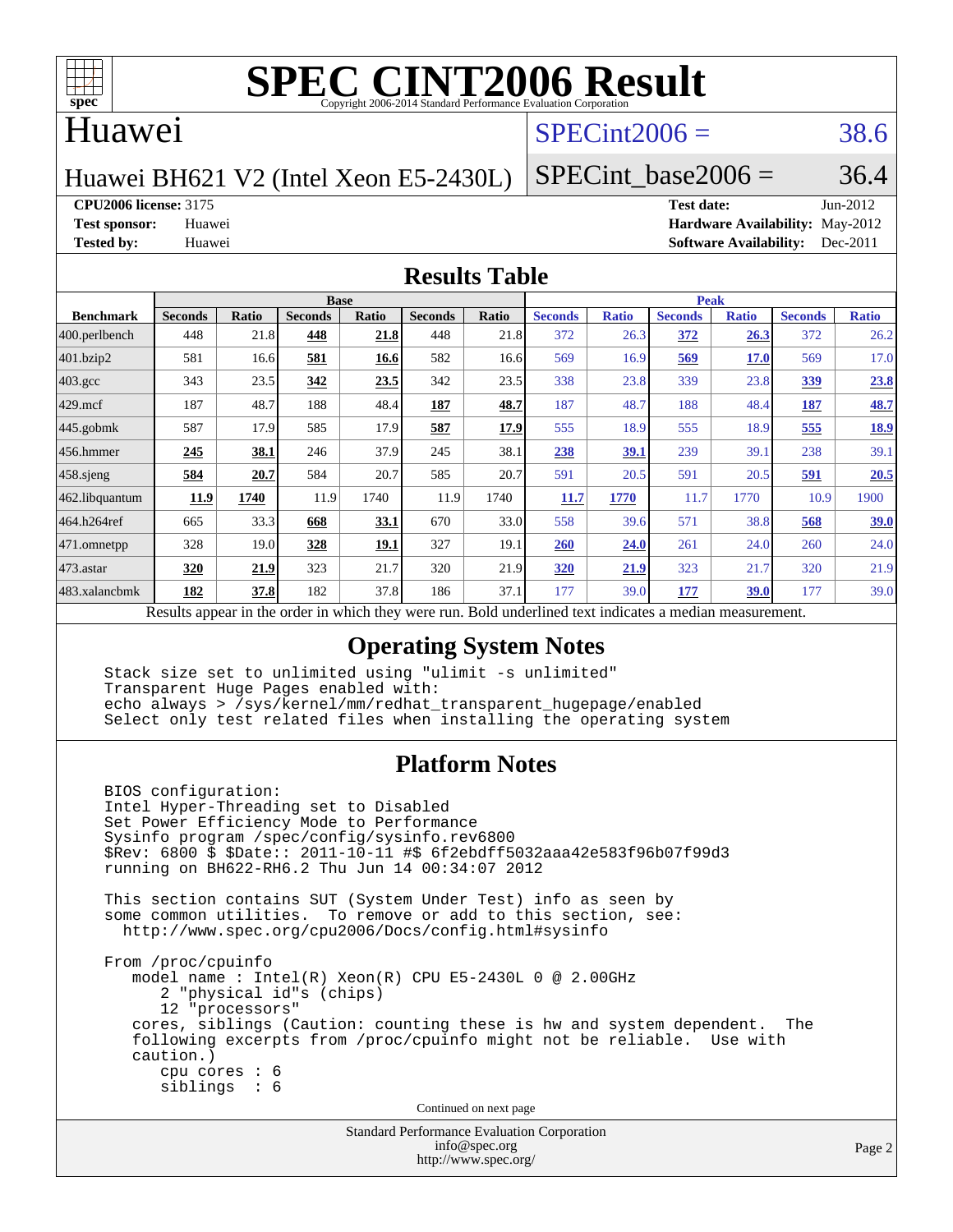

### Huawei

 $SPECint2006 = 38.6$  $SPECint2006 = 38.6$ 

Huawei BH621 V2 (Intel Xeon E5-2430L)

SPECint base2006 =  $36.4$ 

| <b>Test sponsor:</b> | Huawei |
|----------------------|--------|
| <b>Tested by:</b>    | Huawei |

**[CPU2006 license:](http://www.spec.org/auto/cpu2006/Docs/result-fields.html#CPU2006license)** 3175 **[Test date:](http://www.spec.org/auto/cpu2006/Docs/result-fields.html#Testdate)** Jun-2012 **[Hardware Availability:](http://www.spec.org/auto/cpu2006/Docs/result-fields.html#HardwareAvailability)** May-2012 **[Software Availability:](http://www.spec.org/auto/cpu2006/Docs/result-fields.html#SoftwareAvailability)** Dec-2011

### **[Platform Notes \(Continued\)](http://www.spec.org/auto/cpu2006/Docs/result-fields.html#PlatformNotes)**

 physical 0: cores 0 1 2 3 4 5 physical 1: cores 0 1 2 3 4 5 cache size : 15360 KB

From /proc/meminfo<br>MemTotal: 99043704 kB HugePages\_Total: 0<br>Hugepagesize: 2048 kB Hugepagesize:

 From /etc/\*release\* /etc/\*version\* redhat-release: Red Hat Enterprise Linux Server release 6.2 (Santiago) system-release: Red Hat Enterprise Linux Server release 6.2 (Santiago) system-release-cpe: cpe:/o:redhat:enterprise\_linux:6server:ga:server

 uname -a: Linux BH622-RH6.2 2.6.32-220.el6.x86\_64 #1 SMP Wed Nov 9 08:03:13 EST 2011 x86\_64 x86\_64 x86\_64 GNU/Linux

run-level 3 Jun 12 18:30

 SPEC is set to: /spec Filesystem Type Size Used Avail Use% Mounted on<br>
/dev/sda1 ext4 197G 25G 163G 14% / 25G 163G 14% /

 Additional information from dmidecode: Memory: 12x Samsu M393B 8 GB 1333 MHz 1 rank

(End of data from sysinfo program)

### **[General Notes](http://www.spec.org/auto/cpu2006/Docs/result-fields.html#GeneralNotes)**

Environment variables set by runspec before the start of the run: KMP\_AFFINITY = "granularity=fine,compact,0,1" LD\_LIBRARY\_PATH = "/spec/libs/32:/spec/libs/64" OMP\_NUM\_THREADS = "12"

 Binaries compiled on a system with 2 x Xeon X5645 CPU + 16GB memory using RHEL 6.1

## **[Base Compiler Invocation](http://www.spec.org/auto/cpu2006/Docs/result-fields.html#BaseCompilerInvocation)**

[C benchmarks](http://www.spec.org/auto/cpu2006/Docs/result-fields.html#Cbenchmarks):<br> $\frac{icc}{c}$  $-m64$ 

[C++ benchmarks:](http://www.spec.org/auto/cpu2006/Docs/result-fields.html#CXXbenchmarks) [icpc -m64](http://www.spec.org/cpu2006/results/res2012q3/cpu2006-20120629-23274.flags.html#user_CXXbase_intel_icpc_64bit_fc66a5337ce925472a5c54ad6a0de310)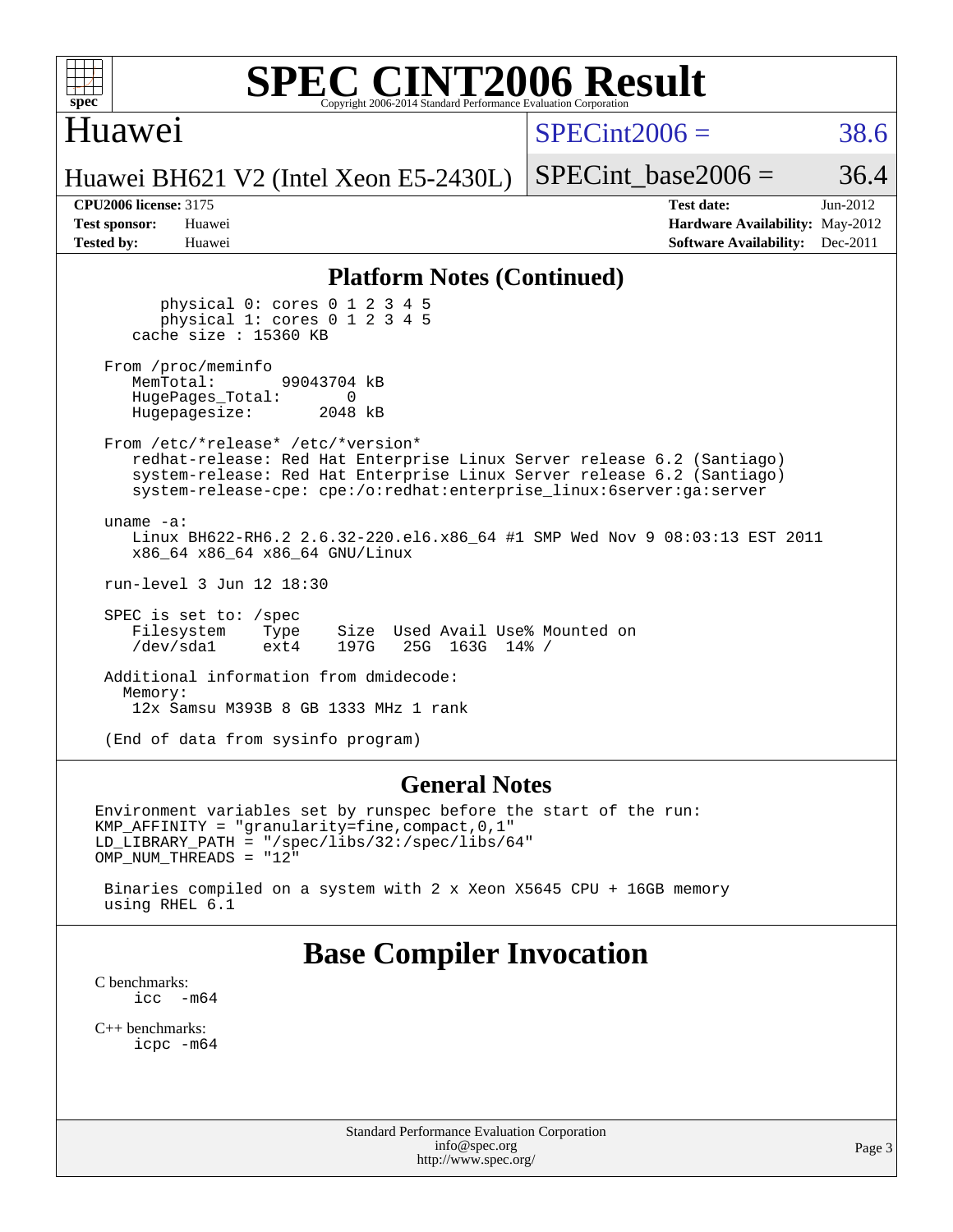

### Huawei

 $SPECint2006 = 38.6$  $SPECint2006 = 38.6$ 

Huawei BH621 V2 (Intel Xeon E5-2430L)

SPECint base2006 =  $36.4$ 

**[CPU2006 license:](http://www.spec.org/auto/cpu2006/Docs/result-fields.html#CPU2006license)** 3175 **[Test date:](http://www.spec.org/auto/cpu2006/Docs/result-fields.html#Testdate)** Jun-2012 **[Test sponsor:](http://www.spec.org/auto/cpu2006/Docs/result-fields.html#Testsponsor)** Huawei **[Hardware Availability:](http://www.spec.org/auto/cpu2006/Docs/result-fields.html#HardwareAvailability)** May-2012 **[Tested by:](http://www.spec.org/auto/cpu2006/Docs/result-fields.html#Testedby)** Huawei **[Software Availability:](http://www.spec.org/auto/cpu2006/Docs/result-fields.html#SoftwareAvailability)** Dec-2011

### **[Base Portability Flags](http://www.spec.org/auto/cpu2006/Docs/result-fields.html#BasePortabilityFlags)**

 400.perlbench: [-DSPEC\\_CPU\\_LP64](http://www.spec.org/cpu2006/results/res2012q3/cpu2006-20120629-23274.flags.html#b400.perlbench_basePORTABILITY_DSPEC_CPU_LP64) [-DSPEC\\_CPU\\_LINUX\\_X64](http://www.spec.org/cpu2006/results/res2012q3/cpu2006-20120629-23274.flags.html#b400.perlbench_baseCPORTABILITY_DSPEC_CPU_LINUX_X64) 401.bzip2: [-DSPEC\\_CPU\\_LP64](http://www.spec.org/cpu2006/results/res2012q3/cpu2006-20120629-23274.flags.html#suite_basePORTABILITY401_bzip2_DSPEC_CPU_LP64) 403.gcc: [-DSPEC\\_CPU\\_LP64](http://www.spec.org/cpu2006/results/res2012q3/cpu2006-20120629-23274.flags.html#suite_basePORTABILITY403_gcc_DSPEC_CPU_LP64) 429.mcf: [-DSPEC\\_CPU\\_LP64](http://www.spec.org/cpu2006/results/res2012q3/cpu2006-20120629-23274.flags.html#suite_basePORTABILITY429_mcf_DSPEC_CPU_LP64) 445.gobmk: [-DSPEC\\_CPU\\_LP64](http://www.spec.org/cpu2006/results/res2012q3/cpu2006-20120629-23274.flags.html#suite_basePORTABILITY445_gobmk_DSPEC_CPU_LP64) 456.hmmer: [-DSPEC\\_CPU\\_LP64](http://www.spec.org/cpu2006/results/res2012q3/cpu2006-20120629-23274.flags.html#suite_basePORTABILITY456_hmmer_DSPEC_CPU_LP64) 458.sjeng: [-DSPEC\\_CPU\\_LP64](http://www.spec.org/cpu2006/results/res2012q3/cpu2006-20120629-23274.flags.html#suite_basePORTABILITY458_sjeng_DSPEC_CPU_LP64) 462.libquantum: [-DSPEC\\_CPU\\_LP64](http://www.spec.org/cpu2006/results/res2012q3/cpu2006-20120629-23274.flags.html#suite_basePORTABILITY462_libquantum_DSPEC_CPU_LP64) [-DSPEC\\_CPU\\_LINUX](http://www.spec.org/cpu2006/results/res2012q3/cpu2006-20120629-23274.flags.html#b462.libquantum_baseCPORTABILITY_DSPEC_CPU_LINUX) 464.h264ref: [-DSPEC\\_CPU\\_LP64](http://www.spec.org/cpu2006/results/res2012q3/cpu2006-20120629-23274.flags.html#suite_basePORTABILITY464_h264ref_DSPEC_CPU_LP64) 471.omnetpp: [-DSPEC\\_CPU\\_LP64](http://www.spec.org/cpu2006/results/res2012q3/cpu2006-20120629-23274.flags.html#suite_basePORTABILITY471_omnetpp_DSPEC_CPU_LP64) 473.astar: [-DSPEC\\_CPU\\_LP64](http://www.spec.org/cpu2006/results/res2012q3/cpu2006-20120629-23274.flags.html#suite_basePORTABILITY473_astar_DSPEC_CPU_LP64) 483.xalancbmk: [-DSPEC\\_CPU\\_LP64](http://www.spec.org/cpu2006/results/res2012q3/cpu2006-20120629-23274.flags.html#suite_basePORTABILITY483_xalancbmk_DSPEC_CPU_LP64) [-DSPEC\\_CPU\\_LINUX](http://www.spec.org/cpu2006/results/res2012q3/cpu2006-20120629-23274.flags.html#b483.xalancbmk_baseCXXPORTABILITY_DSPEC_CPU_LINUX)

### **[Base Optimization Flags](http://www.spec.org/auto/cpu2006/Docs/result-fields.html#BaseOptimizationFlags)**

[C benchmarks](http://www.spec.org/auto/cpu2006/Docs/result-fields.html#Cbenchmarks):

[-xSSE4.2](http://www.spec.org/cpu2006/results/res2012q3/cpu2006-20120629-23274.flags.html#user_CCbase_f-xSSE42_f91528193cf0b216347adb8b939d4107) [-ipo](http://www.spec.org/cpu2006/results/res2012q3/cpu2006-20120629-23274.flags.html#user_CCbase_f-ipo) [-O3](http://www.spec.org/cpu2006/results/res2012q3/cpu2006-20120629-23274.flags.html#user_CCbase_f-O3) [-no-prec-div](http://www.spec.org/cpu2006/results/res2012q3/cpu2006-20120629-23274.flags.html#user_CCbase_f-no-prec-div) [-parallel](http://www.spec.org/cpu2006/results/res2012q3/cpu2006-20120629-23274.flags.html#user_CCbase_f-parallel) [-opt-prefetch](http://www.spec.org/cpu2006/results/res2012q3/cpu2006-20120629-23274.flags.html#user_CCbase_f-opt-prefetch) [-auto-p32](http://www.spec.org/cpu2006/results/res2012q3/cpu2006-20120629-23274.flags.html#user_CCbase_f-auto-p32)

[C++ benchmarks:](http://www.spec.org/auto/cpu2006/Docs/result-fields.html#CXXbenchmarks)

[-xSSE4.2](http://www.spec.org/cpu2006/results/res2012q3/cpu2006-20120629-23274.flags.html#user_CXXbase_f-xSSE42_f91528193cf0b216347adb8b939d4107) [-ipo](http://www.spec.org/cpu2006/results/res2012q3/cpu2006-20120629-23274.flags.html#user_CXXbase_f-ipo) [-O3](http://www.spec.org/cpu2006/results/res2012q3/cpu2006-20120629-23274.flags.html#user_CXXbase_f-O3) [-no-prec-div](http://www.spec.org/cpu2006/results/res2012q3/cpu2006-20120629-23274.flags.html#user_CXXbase_f-no-prec-div) [-opt-prefetch](http://www.spec.org/cpu2006/results/res2012q3/cpu2006-20120629-23274.flags.html#user_CXXbase_f-opt-prefetch) [-auto-p32](http://www.spec.org/cpu2006/results/res2012q3/cpu2006-20120629-23274.flags.html#user_CXXbase_f-auto-p32) [-Wl,-z,muldefs](http://www.spec.org/cpu2006/results/res2012q3/cpu2006-20120629-23274.flags.html#user_CXXbase_link_force_multiple1_74079c344b956b9658436fd1b6dd3a8a) [-L/smartheap -lsmartheap64](http://www.spec.org/cpu2006/results/res2012q3/cpu2006-20120629-23274.flags.html#user_CXXbase_SmartHeap64_5e654037dadeae1fe403ab4b4466e60b)

### **[Base Other Flags](http://www.spec.org/auto/cpu2006/Docs/result-fields.html#BaseOtherFlags)**

[C benchmarks](http://www.spec.org/auto/cpu2006/Docs/result-fields.html#Cbenchmarks):

403.gcc: [-Dalloca=\\_alloca](http://www.spec.org/cpu2006/results/res2012q3/cpu2006-20120629-23274.flags.html#b403.gcc_baseEXTRA_CFLAGS_Dalloca_be3056838c12de2578596ca5467af7f3)

## **[Peak Compiler Invocation](http://www.spec.org/auto/cpu2006/Docs/result-fields.html#PeakCompilerInvocation)**

[C benchmarks \(except as noted below\)](http://www.spec.org/auto/cpu2006/Docs/result-fields.html#Cbenchmarksexceptasnotedbelow):

icc  $-m64$ 

400.perlbench: [icc -m32](http://www.spec.org/cpu2006/results/res2012q3/cpu2006-20120629-23274.flags.html#user_peakCCLD400_perlbench_intel_icc_a6a621f8d50482236b970c6ac5f55f93)

445.gobmk: [icc -m32](http://www.spec.org/cpu2006/results/res2012q3/cpu2006-20120629-23274.flags.html#user_peakCCLD445_gobmk_intel_icc_a6a621f8d50482236b970c6ac5f55f93)

464.h264ref: [icc -m32](http://www.spec.org/cpu2006/results/res2012q3/cpu2006-20120629-23274.flags.html#user_peakCCLD464_h264ref_intel_icc_a6a621f8d50482236b970c6ac5f55f93)

[C++ benchmarks \(except as noted below\):](http://www.spec.org/auto/cpu2006/Docs/result-fields.html#CXXbenchmarksexceptasnotedbelow) [icpc -m32](http://www.spec.org/cpu2006/results/res2012q3/cpu2006-20120629-23274.flags.html#user_CXXpeak_intel_icpc_4e5a5ef1a53fd332b3c49e69c3330699)

473.astar: [icpc -m64](http://www.spec.org/cpu2006/results/res2012q3/cpu2006-20120629-23274.flags.html#user_peakCXXLD473_astar_intel_icpc_64bit_fc66a5337ce925472a5c54ad6a0de310)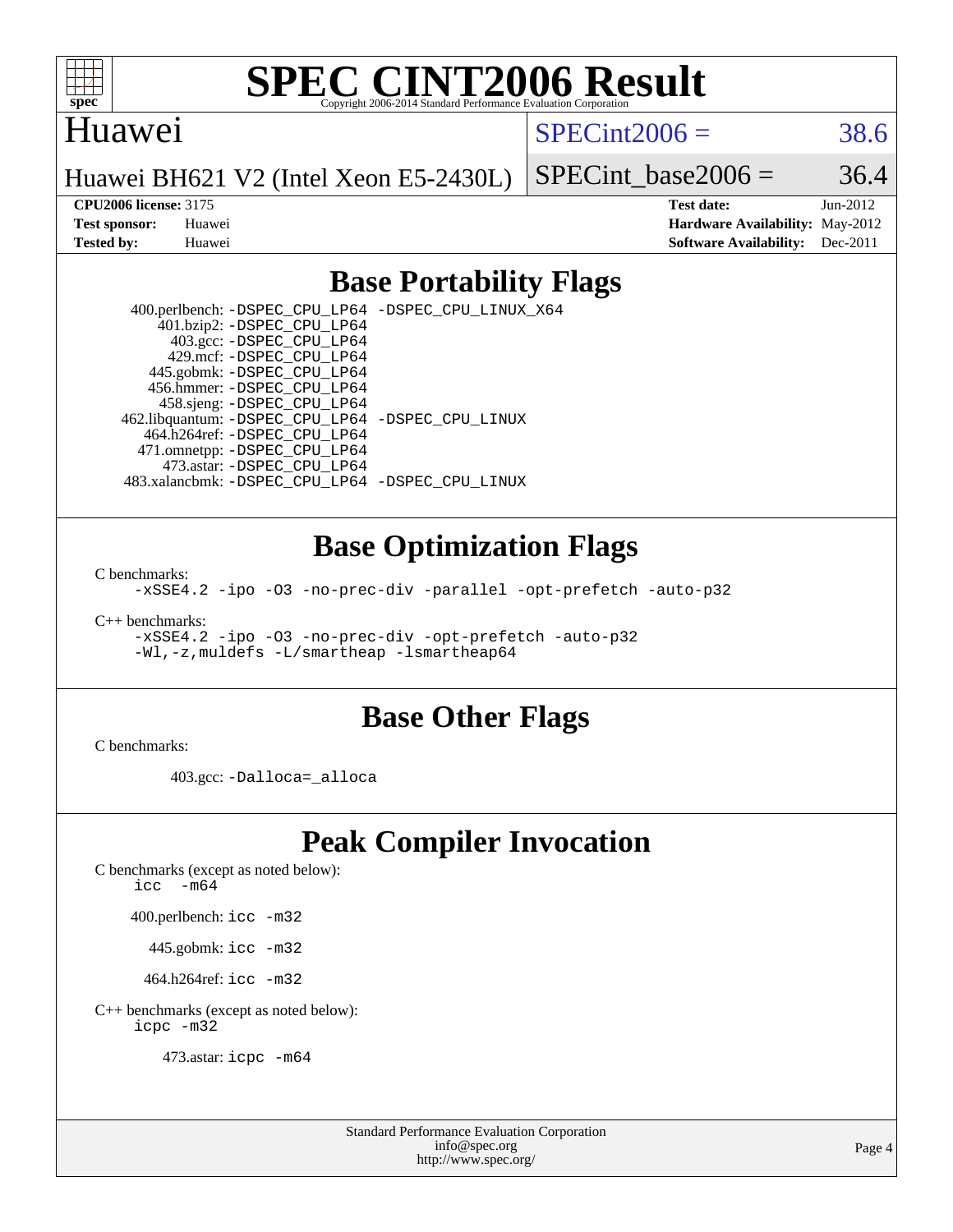

### Huawei

 $SPECint2006 = 38.6$  $SPECint2006 = 38.6$ 

Huawei BH621 V2 (Intel Xeon E5-2430L)

SPECint base2006 =  $36.4$ 

**[CPU2006 license:](http://www.spec.org/auto/cpu2006/Docs/result-fields.html#CPU2006license)** 3175 **[Test date:](http://www.spec.org/auto/cpu2006/Docs/result-fields.html#Testdate)** Jun-2012 **[Test sponsor:](http://www.spec.org/auto/cpu2006/Docs/result-fields.html#Testsponsor)** Huawei **[Hardware Availability:](http://www.spec.org/auto/cpu2006/Docs/result-fields.html#HardwareAvailability)** May-2012 **[Tested by:](http://www.spec.org/auto/cpu2006/Docs/result-fields.html#Testedby)** Huawei **[Software Availability:](http://www.spec.org/auto/cpu2006/Docs/result-fields.html#SoftwareAvailability)** Dec-2011

## **[Peak Portability Flags](http://www.spec.org/auto/cpu2006/Docs/result-fields.html#PeakPortabilityFlags)**

 400.perlbench: [-DSPEC\\_CPU\\_LINUX\\_IA32](http://www.spec.org/cpu2006/results/res2012q3/cpu2006-20120629-23274.flags.html#b400.perlbench_peakCPORTABILITY_DSPEC_CPU_LINUX_IA32) 401.bzip2: [-DSPEC\\_CPU\\_LP64](http://www.spec.org/cpu2006/results/res2012q3/cpu2006-20120629-23274.flags.html#suite_peakPORTABILITY401_bzip2_DSPEC_CPU_LP64) 403.gcc: [-DSPEC\\_CPU\\_LP64](http://www.spec.org/cpu2006/results/res2012q3/cpu2006-20120629-23274.flags.html#suite_peakPORTABILITY403_gcc_DSPEC_CPU_LP64) 429.mcf: [-DSPEC\\_CPU\\_LP64](http://www.spec.org/cpu2006/results/res2012q3/cpu2006-20120629-23274.flags.html#suite_peakPORTABILITY429_mcf_DSPEC_CPU_LP64) 456.hmmer: [-DSPEC\\_CPU\\_LP64](http://www.spec.org/cpu2006/results/res2012q3/cpu2006-20120629-23274.flags.html#suite_peakPORTABILITY456_hmmer_DSPEC_CPU_LP64) 458.sjeng: [-DSPEC\\_CPU\\_LP64](http://www.spec.org/cpu2006/results/res2012q3/cpu2006-20120629-23274.flags.html#suite_peakPORTABILITY458_sjeng_DSPEC_CPU_LP64) 462.libquantum: [-DSPEC\\_CPU\\_LP64](http://www.spec.org/cpu2006/results/res2012q3/cpu2006-20120629-23274.flags.html#suite_peakPORTABILITY462_libquantum_DSPEC_CPU_LP64) [-DSPEC\\_CPU\\_LINUX](http://www.spec.org/cpu2006/results/res2012q3/cpu2006-20120629-23274.flags.html#b462.libquantum_peakCPORTABILITY_DSPEC_CPU_LINUX) 473.astar: [-DSPEC\\_CPU\\_LP64](http://www.spec.org/cpu2006/results/res2012q3/cpu2006-20120629-23274.flags.html#suite_peakPORTABILITY473_astar_DSPEC_CPU_LP64) 483.xalancbmk: [-DSPEC\\_CPU\\_LINUX](http://www.spec.org/cpu2006/results/res2012q3/cpu2006-20120629-23274.flags.html#b483.xalancbmk_peakCXXPORTABILITY_DSPEC_CPU_LINUX)

## **[Peak Optimization Flags](http://www.spec.org/auto/cpu2006/Docs/result-fields.html#PeakOptimizationFlags)**

[C benchmarks](http://www.spec.org/auto/cpu2006/Docs/result-fields.html#Cbenchmarks):

Standard Performance Evaluation Corporation [info@spec.org](mailto:info@spec.org) 400.perlbench: [-xSSE4.2](http://www.spec.org/cpu2006/results/res2012q3/cpu2006-20120629-23274.flags.html#user_peakPASS2_CFLAGSPASS2_LDCFLAGS400_perlbench_f-xSSE42_f91528193cf0b216347adb8b939d4107)(pass 2) [-prof-gen](http://www.spec.org/cpu2006/results/res2012q3/cpu2006-20120629-23274.flags.html#user_peakPASS1_CFLAGSPASS1_LDCFLAGS400_perlbench_prof_gen_e43856698f6ca7b7e442dfd80e94a8fc)(pass 1) [-ipo](http://www.spec.org/cpu2006/results/res2012q3/cpu2006-20120629-23274.flags.html#user_peakPASS2_CFLAGSPASS2_LDCFLAGS400_perlbench_f-ipo)(pass 2) [-O3](http://www.spec.org/cpu2006/results/res2012q3/cpu2006-20120629-23274.flags.html#user_peakPASS2_CFLAGSPASS2_LDCFLAGS400_perlbench_f-O3)(pass 2) [-no-prec-div](http://www.spec.org/cpu2006/results/res2012q3/cpu2006-20120629-23274.flags.html#user_peakPASS2_CFLAGSPASS2_LDCFLAGS400_perlbench_f-no-prec-div)(pass 2) [-prof-use](http://www.spec.org/cpu2006/results/res2012q3/cpu2006-20120629-23274.flags.html#user_peakPASS2_CFLAGSPASS2_LDCFLAGS400_perlbench_prof_use_bccf7792157ff70d64e32fe3e1250b55)(pass 2) [-opt-prefetch](http://www.spec.org/cpu2006/results/res2012q3/cpu2006-20120629-23274.flags.html#user_peakCOPTIMIZE400_perlbench_f-opt-prefetch) [-ansi-alias](http://www.spec.org/cpu2006/results/res2012q3/cpu2006-20120629-23274.flags.html#user_peakCOPTIMIZE400_perlbench_f-ansi-alias) 401.bzip2: [-xSSE4.2](http://www.spec.org/cpu2006/results/res2012q3/cpu2006-20120629-23274.flags.html#user_peakPASS2_CFLAGSPASS2_LDCFLAGS401_bzip2_f-xSSE42_f91528193cf0b216347adb8b939d4107)(pass 2) [-prof-gen](http://www.spec.org/cpu2006/results/res2012q3/cpu2006-20120629-23274.flags.html#user_peakPASS1_CFLAGSPASS1_LDCFLAGS401_bzip2_prof_gen_e43856698f6ca7b7e442dfd80e94a8fc)(pass 1) [-ipo](http://www.spec.org/cpu2006/results/res2012q3/cpu2006-20120629-23274.flags.html#user_peakPASS2_CFLAGSPASS2_LDCFLAGS401_bzip2_f-ipo)(pass 2) [-O3](http://www.spec.org/cpu2006/results/res2012q3/cpu2006-20120629-23274.flags.html#user_peakPASS2_CFLAGSPASS2_LDCFLAGS401_bzip2_f-O3)(pass 2) [-no-prec-div](http://www.spec.org/cpu2006/results/res2012q3/cpu2006-20120629-23274.flags.html#user_peakCOPTIMIZEPASS2_CFLAGSPASS2_LDCFLAGS401_bzip2_f-no-prec-div) [-prof-use](http://www.spec.org/cpu2006/results/res2012q3/cpu2006-20120629-23274.flags.html#user_peakPASS2_CFLAGSPASS2_LDCFLAGS401_bzip2_prof_use_bccf7792157ff70d64e32fe3e1250b55)(pass 2) [-auto-ilp32](http://www.spec.org/cpu2006/results/res2012q3/cpu2006-20120629-23274.flags.html#user_peakCOPTIMIZE401_bzip2_f-auto-ilp32) [-opt-prefetch](http://www.spec.org/cpu2006/results/res2012q3/cpu2006-20120629-23274.flags.html#user_peakCOPTIMIZE401_bzip2_f-opt-prefetch) [-ansi-alias](http://www.spec.org/cpu2006/results/res2012q3/cpu2006-20120629-23274.flags.html#user_peakCOPTIMIZE401_bzip2_f-ansi-alias) 403.gcc: [-xAVX](http://www.spec.org/cpu2006/results/res2012q3/cpu2006-20120629-23274.flags.html#user_peakCOPTIMIZE403_gcc_f-xAVX) [-ipo](http://www.spec.org/cpu2006/results/res2012q3/cpu2006-20120629-23274.flags.html#user_peakCOPTIMIZE403_gcc_f-ipo) [-O3](http://www.spec.org/cpu2006/results/res2012q3/cpu2006-20120629-23274.flags.html#user_peakCOPTIMIZE403_gcc_f-O3) [-no-prec-div](http://www.spec.org/cpu2006/results/res2012q3/cpu2006-20120629-23274.flags.html#user_peakCOPTIMIZE403_gcc_f-no-prec-div) [-inline-calloc](http://www.spec.org/cpu2006/results/res2012q3/cpu2006-20120629-23274.flags.html#user_peakCOPTIMIZE403_gcc_f-inline-calloc) [-opt-malloc-options=3](http://www.spec.org/cpu2006/results/res2012q3/cpu2006-20120629-23274.flags.html#user_peakCOPTIMIZE403_gcc_f-opt-malloc-options_13ab9b803cf986b4ee62f0a5998c2238) [-auto-ilp32](http://www.spec.org/cpu2006/results/res2012q3/cpu2006-20120629-23274.flags.html#user_peakCOPTIMIZE403_gcc_f-auto-ilp32)  $429$ .mcf: basepeak = yes 445.gobmk: [-xSSE4.2](http://www.spec.org/cpu2006/results/res2012q3/cpu2006-20120629-23274.flags.html#user_peakPASS2_CFLAGSPASS2_LDCFLAGS445_gobmk_f-xSSE42_f91528193cf0b216347adb8b939d4107)(pass 2) [-prof-gen](http://www.spec.org/cpu2006/results/res2012q3/cpu2006-20120629-23274.flags.html#user_peakPASS1_CFLAGSPASS1_LDCFLAGS445_gobmk_prof_gen_e43856698f6ca7b7e442dfd80e94a8fc)(pass 1) [-prof-use](http://www.spec.org/cpu2006/results/res2012q3/cpu2006-20120629-23274.flags.html#user_peakPASS2_CFLAGSPASS2_LDCFLAGS445_gobmk_prof_use_bccf7792157ff70d64e32fe3e1250b55)(pass 2) [-ansi-alias](http://www.spec.org/cpu2006/results/res2012q3/cpu2006-20120629-23274.flags.html#user_peakCOPTIMIZE445_gobmk_f-ansi-alias) 456.hmmer: [-xSSE4.2](http://www.spec.org/cpu2006/results/res2012q3/cpu2006-20120629-23274.flags.html#user_peakCOPTIMIZE456_hmmer_f-xSSE42_f91528193cf0b216347adb8b939d4107) [-ipo](http://www.spec.org/cpu2006/results/res2012q3/cpu2006-20120629-23274.flags.html#user_peakCOPTIMIZE456_hmmer_f-ipo) [-O3](http://www.spec.org/cpu2006/results/res2012q3/cpu2006-20120629-23274.flags.html#user_peakCOPTIMIZE456_hmmer_f-O3) [-no-prec-div](http://www.spec.org/cpu2006/results/res2012q3/cpu2006-20120629-23274.flags.html#user_peakCOPTIMIZE456_hmmer_f-no-prec-div) [-unroll2](http://www.spec.org/cpu2006/results/res2012q3/cpu2006-20120629-23274.flags.html#user_peakCOPTIMIZE456_hmmer_f-unroll_784dae83bebfb236979b41d2422d7ec2) [-auto-ilp32](http://www.spec.org/cpu2006/results/res2012q3/cpu2006-20120629-23274.flags.html#user_peakCOPTIMIZE456_hmmer_f-auto-ilp32) [-ansi-alias](http://www.spec.org/cpu2006/results/res2012q3/cpu2006-20120629-23274.flags.html#user_peakCOPTIMIZE456_hmmer_f-ansi-alias) 458.sjeng: [-xSSE4.2](http://www.spec.org/cpu2006/results/res2012q3/cpu2006-20120629-23274.flags.html#user_peakPASS2_CFLAGSPASS2_LDCFLAGS458_sjeng_f-xSSE42_f91528193cf0b216347adb8b939d4107)(pass 2) [-prof-gen](http://www.spec.org/cpu2006/results/res2012q3/cpu2006-20120629-23274.flags.html#user_peakPASS1_CFLAGSPASS1_LDCFLAGS458_sjeng_prof_gen_e43856698f6ca7b7e442dfd80e94a8fc)(pass 1) [-ipo](http://www.spec.org/cpu2006/results/res2012q3/cpu2006-20120629-23274.flags.html#user_peakPASS2_CFLAGSPASS2_LDCFLAGS458_sjeng_f-ipo)(pass 2) [-O3](http://www.spec.org/cpu2006/results/res2012q3/cpu2006-20120629-23274.flags.html#user_peakPASS2_CFLAGSPASS2_LDCFLAGS458_sjeng_f-O3)(pass 2) [-no-prec-div](http://www.spec.org/cpu2006/results/res2012q3/cpu2006-20120629-23274.flags.html#user_peakPASS2_CFLAGSPASS2_LDCFLAGS458_sjeng_f-no-prec-div)(pass 2) [-prof-use](http://www.spec.org/cpu2006/results/res2012q3/cpu2006-20120629-23274.flags.html#user_peakPASS2_CFLAGSPASS2_LDCFLAGS458_sjeng_prof_use_bccf7792157ff70d64e32fe3e1250b55)(pass 2) [-unroll4](http://www.spec.org/cpu2006/results/res2012q3/cpu2006-20120629-23274.flags.html#user_peakCOPTIMIZE458_sjeng_f-unroll_4e5e4ed65b7fd20bdcd365bec371b81f) 462.libquantum: [-xAVX](http://www.spec.org/cpu2006/results/res2012q3/cpu2006-20120629-23274.flags.html#user_peakCOPTIMIZE462_libquantum_f-xAVX) [-ipo](http://www.spec.org/cpu2006/results/res2012q3/cpu2006-20120629-23274.flags.html#user_peakCOPTIMIZE462_libquantum_f-ipo) [-O3](http://www.spec.org/cpu2006/results/res2012q3/cpu2006-20120629-23274.flags.html#user_peakCOPTIMIZE462_libquantum_f-O3) [-no-prec-div](http://www.spec.org/cpu2006/results/res2012q3/cpu2006-20120629-23274.flags.html#user_peakCOPTIMIZE462_libquantum_f-no-prec-div) [-parallel](http://www.spec.org/cpu2006/results/res2012q3/cpu2006-20120629-23274.flags.html#user_peakCOPTIMIZE462_libquantum_f-parallel) [-opt-prefetch](http://www.spec.org/cpu2006/results/res2012q3/cpu2006-20120629-23274.flags.html#user_peakCOPTIMIZE462_libquantum_f-opt-prefetch) [-auto-p32](http://www.spec.org/cpu2006/results/res2012q3/cpu2006-20120629-23274.flags.html#user_peakCOPTIMIZE462_libquantum_f-auto-p32)  $464.h264$ ref:  $-xSSE4$ .  $2(pass 2)$  [-prof-gen](http://www.spec.org/cpu2006/results/res2012q3/cpu2006-20120629-23274.flags.html#user_peakPASS1_CFLAGSPASS1_LDCFLAGS464_h264ref_prof_gen_e43856698f6ca7b7e442dfd80e94a8fc)(pass 1) [-ipo](http://www.spec.org/cpu2006/results/res2012q3/cpu2006-20120629-23274.flags.html#user_peakPASS2_CFLAGSPASS2_LDCFLAGS464_h264ref_f-ipo)(pass 2) [-O3](http://www.spec.org/cpu2006/results/res2012q3/cpu2006-20120629-23274.flags.html#user_peakPASS2_CFLAGSPASS2_LDCFLAGS464_h264ref_f-O3)(pass 2) [-no-prec-div](http://www.spec.org/cpu2006/results/res2012q3/cpu2006-20120629-23274.flags.html#user_peakPASS2_CFLAGSPASS2_LDCFLAGS464_h264ref_f-no-prec-div)(pass 2) [-prof-use](http://www.spec.org/cpu2006/results/res2012q3/cpu2006-20120629-23274.flags.html#user_peakPASS2_CFLAGSPASS2_LDCFLAGS464_h264ref_prof_use_bccf7792157ff70d64e32fe3e1250b55)(pass 2) [-unroll2](http://www.spec.org/cpu2006/results/res2012q3/cpu2006-20120629-23274.flags.html#user_peakCOPTIMIZE464_h264ref_f-unroll_784dae83bebfb236979b41d2422d7ec2) [-ansi-alias](http://www.spec.org/cpu2006/results/res2012q3/cpu2006-20120629-23274.flags.html#user_peakCOPTIMIZE464_h264ref_f-ansi-alias) [C++ benchmarks:](http://www.spec.org/auto/cpu2006/Docs/result-fields.html#CXXbenchmarks) 471.omnetpp: [-xSSE4.2](http://www.spec.org/cpu2006/results/res2012q3/cpu2006-20120629-23274.flags.html#user_peakPASS2_CXXFLAGSPASS2_LDCXXFLAGS471_omnetpp_f-xSSE42_f91528193cf0b216347adb8b939d4107)(pass 2) [-prof-gen](http://www.spec.org/cpu2006/results/res2012q3/cpu2006-20120629-23274.flags.html#user_peakPASS1_CXXFLAGSPASS1_LDCXXFLAGS471_omnetpp_prof_gen_e43856698f6ca7b7e442dfd80e94a8fc)(pass 1) [-ipo](http://www.spec.org/cpu2006/results/res2012q3/cpu2006-20120629-23274.flags.html#user_peakPASS2_CXXFLAGSPASS2_LDCXXFLAGS471_omnetpp_f-ipo)(pass 2) [-O3](http://www.spec.org/cpu2006/results/res2012q3/cpu2006-20120629-23274.flags.html#user_peakPASS2_CXXFLAGSPASS2_LDCXXFLAGS471_omnetpp_f-O3)(pass 2) [-no-prec-div](http://www.spec.org/cpu2006/results/res2012q3/cpu2006-20120629-23274.flags.html#user_peakPASS2_CXXFLAGSPASS2_LDCXXFLAGS471_omnetpp_f-no-prec-div)(pass 2) [-prof-use](http://www.spec.org/cpu2006/results/res2012q3/cpu2006-20120629-23274.flags.html#user_peakPASS2_CXXFLAGSPASS2_LDCXXFLAGS471_omnetpp_prof_use_bccf7792157ff70d64e32fe3e1250b55)(pass 2) [-opt-ra-region-strategy=block](http://www.spec.org/cpu2006/results/res2012q3/cpu2006-20120629-23274.flags.html#user_peakCXXOPTIMIZE471_omnetpp_f-opt-ra-region-strategy_5382940c29ea30302d682fc74bfe0147) [-ansi-alias](http://www.spec.org/cpu2006/results/res2012q3/cpu2006-20120629-23274.flags.html#user_peakCXXOPTIMIZE471_omnetpp_f-ansi-alias) Continued on next page

<http://www.spec.org/>